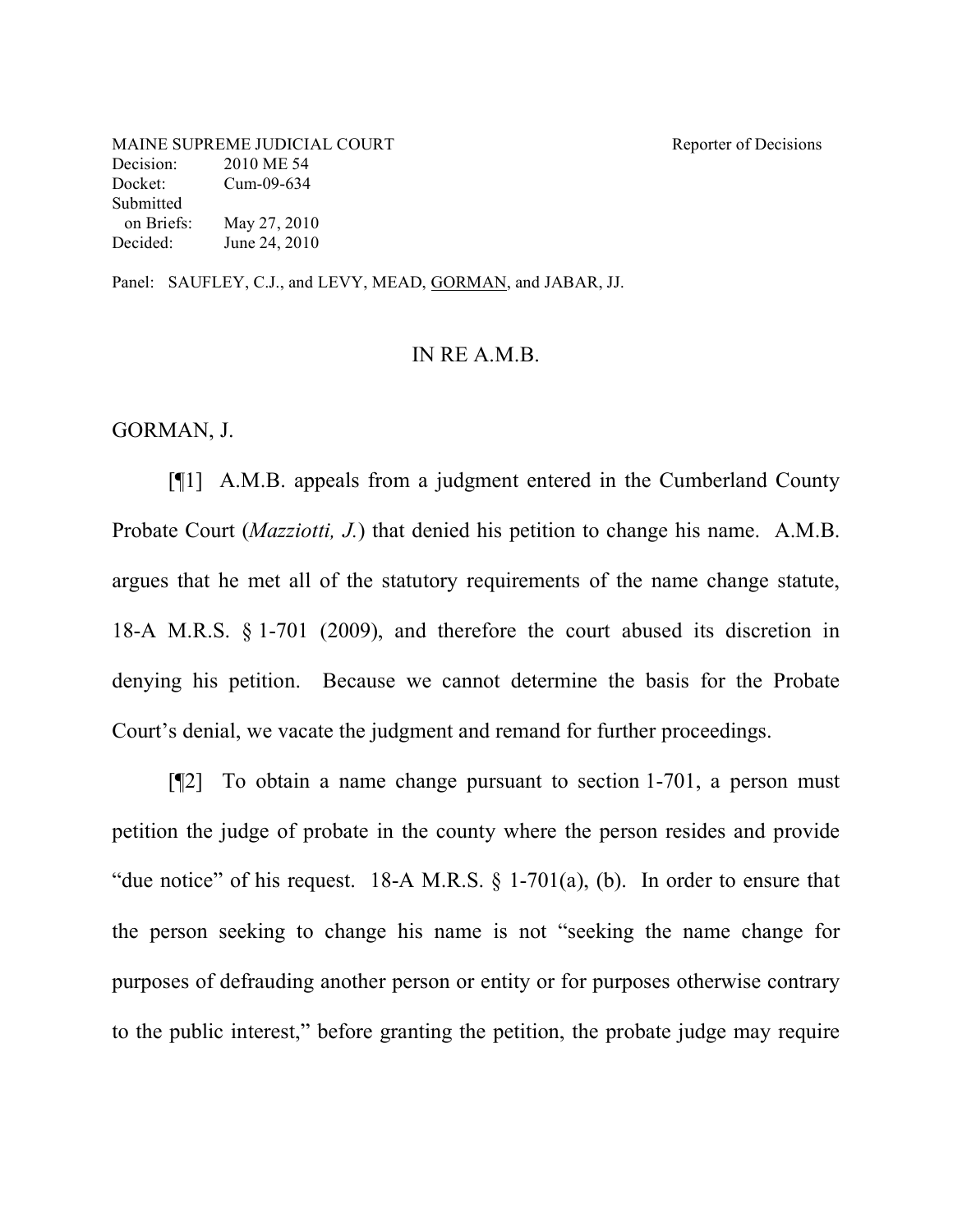the petitioner to undergo one or more of certain background checks. 18-A M.R.S.  $§ 1-701(e), (f).$ 

[¶3] In his petition, A.M.B. asserted that he had no children, no pending bankruptcy or other insolvency proceeding, and was not attempting to avoid any legal obligation. A.M.B. stated as his reason for the petition: "I no longer wish to have my current name." The record contains evidence of A.M.B.'s residence in South Portland, and the court's judgment states that due notice had been provided.

[¶4] We review the denial of a name change petition for an abuse of the court's discretion. *In re Reben*, 342 A.2d 688, 695 (Me. 1975). The current version of the name change statute is, essentially, a codification of the standards we articulated in *Reben*, with additional protections for abuse victims, *see* 18-A M.R.S. § 1-701(b), (c) (allowing a court to limit the notice requirement when the petitioner is an abuse victim in reasonable fear of his or her safety and also to seal the record), and additional powers for the Probate Court to order certain background checks, *see* 18-A M.R.S. § 1-701(e). The main purpose of the statute, however, is to provide petitioners with the certainty of a judicially-sanctioned name change, as long as the petition is not submitted with fraudulent intent and the change of name does not interfere with the rights of others. *See Reben*, 342 A.2d at 695.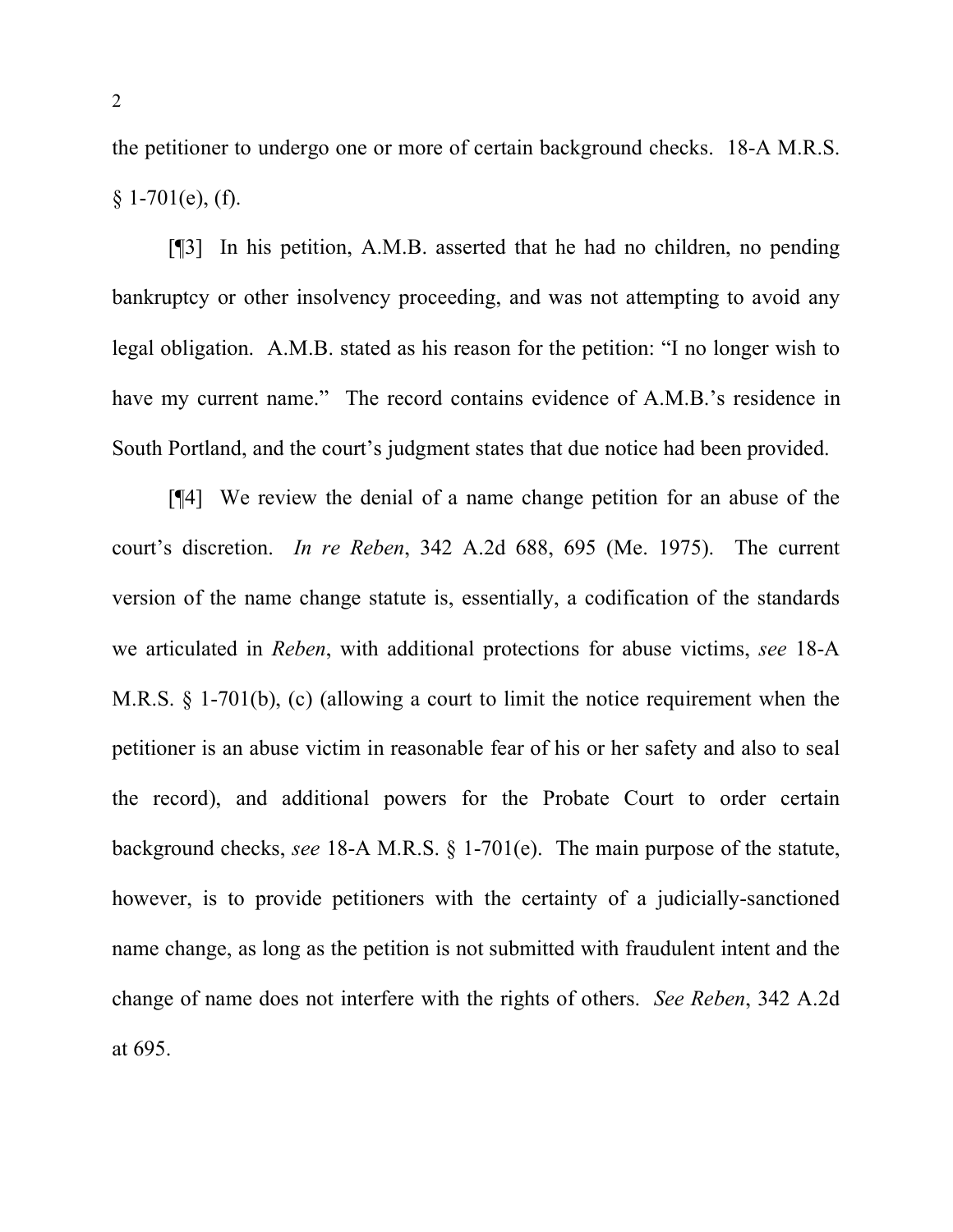[¶5] In the present case, the proceedings were not recorded, and A.M.B. submitted a statement in lieu of transcript, pursuant to M.R. App. P. 5(d), that the court accepted and augmented. The record contains no evidence that the court requested any sort of background check, the judgment contains neither findings of fact nor conclusions of law, and the court did not provide its basis for denying A.M.B.'s petition. We are cognizant that the Probate Court considers many name change petitions during a single hearing, that most of these petitioners represent themselves, and that the petitions are generally unopposed. In addition, because name change requests are rarely opposed, the hearings often are not recorded, and the petitions are typically granted in decisions without specific findings.

[¶6] Without any findings, however, and on this record, we are unable to determine a proper basis for denying A.M.B.'s petition. We therefore vacate the judgment and remand to the Probate Court. If, on remand, the court denies the petition, it should include findings explaining how the petition was fraudulent or otherwise contrary to the public interest. In the future, when the Probate Court denies a person's petition for a name change, the basis for the denial and adequate findings of fact to support its decision should be included in the judgment in order to permit effective appellate review.